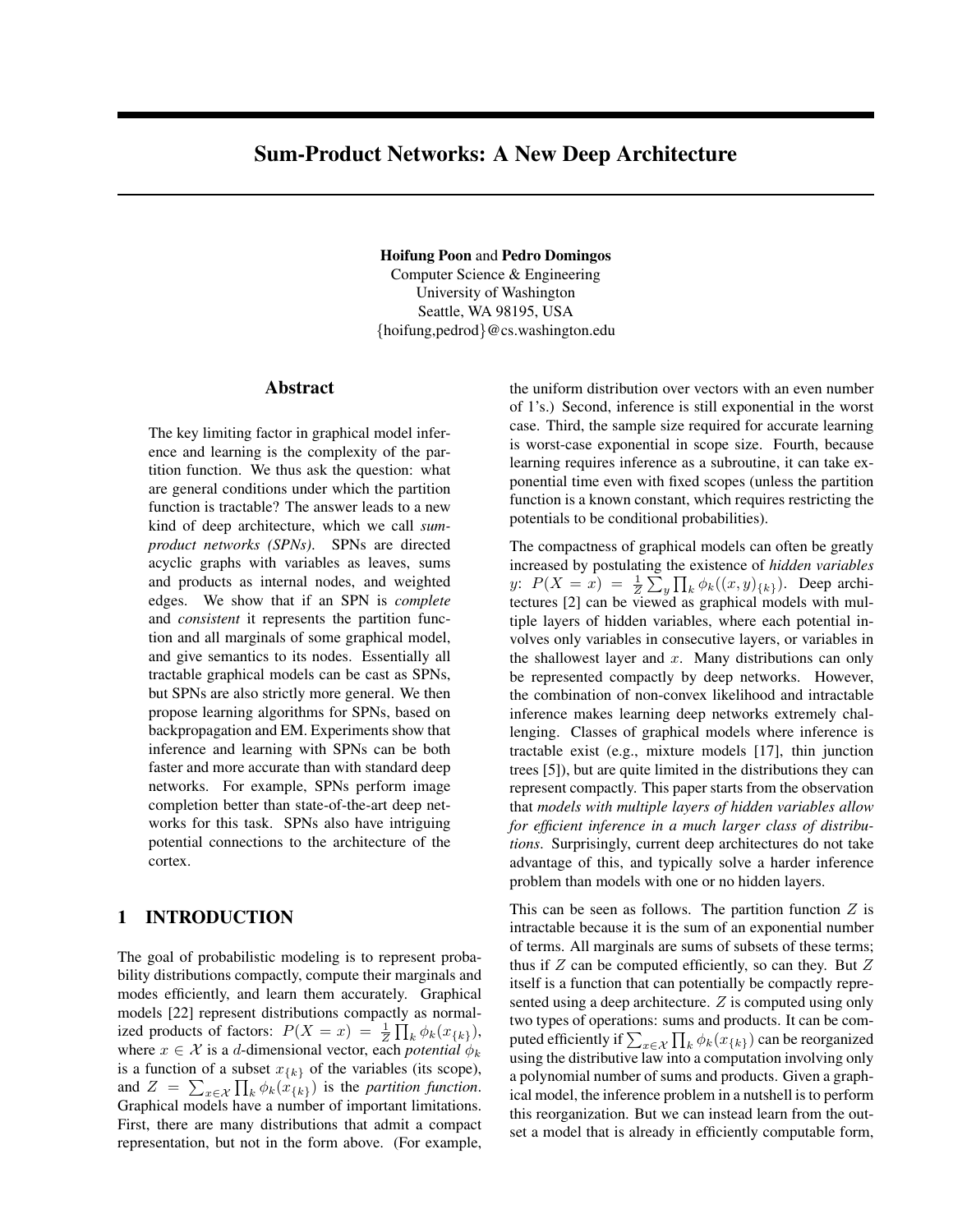viewing sums as implicit hidden variables. This leads naturally to the question: what is the broadest class of models that admit such an efficient form for  $Z$ ?

We answer this question by providing conditions for tractability of  $Z$ , and showing that they are more general than previous tractable classes. We introduce *sum-product networks (SPNs)*, a representation that facilitates this treatment and also has semantic value in its own right. SPNs can be viewed as generalized directed acyclic graphs of mixture models, with sum nodes corresponding to mixtures over subsets of variables and product nodes corresponding to features or mixture components. SPNs lend themselves naturally to efficient learning by backpropagation or EM. Of course, many distributions cannot be represented by polynomial-sized SPNs, and whether these are sufficient for the real-world problems we need to solve is an empirical question. Our experiments show they are quite promising.

### 2 SUM-PRODUCT NETWORKS

For simplicity, we focus first on Boolean variables. The extension to multi-valued discrete variables and continuous variables is discussed later in this section. The negation of a Boolean variable  $X_i$  is represented by  $\overline{X}_i$ . The indicator function [.] has value 1 when its argument is true, and 0 otherwise. Since it will be clear from context whether we are referring to a variable or its indicator, we abbreviate  $[X_i]$  by  $x_i$  and  $[\bar{X}_i]$  by  $\bar{x}_i$ .

We build on the ideas of Darwiche [7], and in particular the notion of *network polynomial*. Let  $\Phi(x) > 0$  be an unnormalized probability distribution. The network polyminormalized probability distribution. The hetwork poly-<br>nomial of  $\Phi(x)$  is  $\sum_x \Phi(x) \Pi(x)$ , where  $\Pi(x)$  is the product of the indicators that have value 1 in state  $x$ . For example, the network polynomial for a Bernoulli distribution over variable  $X_i$  with parameter p is  $px_i + (1 - p)\bar{x}_i$ . The network polynomial for the Bayesian network  $X_1 \rightarrow$  $X_2$  is  $P(x_1)P(x_2|x_1)x_1x_2 + P(x_1)P(\bar{x}_2|x_1)x_1\bar{x}_2 +$  $P(\bar{x}_1)P(x_2|\bar{x}_1)\bar{x}_1x_2 + P(\bar{x}_1)P(\bar{x}_2|\bar{x}_1)\bar{x}_1\bar{x}_2.$ 

The network polynomial is a multilinear function of the indicator variables. The unnormalized probability of evidence (partial instantiation of  $X$ ) e is the value of the network polynomial when all indicators compatible with e are set to 1 and the remainder are set to 0. For example,  $\Phi(X_1 = 1, X_3 = 0)$  is the value of the network polynomial when  $\bar{x}_1$  and  $x_3$  are set to 0 and the remaining indicators are set to 1 throughout. The partition function is the value of the network polynomial when all indicators are set to 1. For any evidence e, the cost of computing  $P(e) = \Phi(e)/Z$ is linear in the size of the network polynomial. Of course, the network polynomial has size exponential in the number of variables, but we may be able to represent and evaluate it in polynomial space and time using a *sum-product network*.

Definition 1 *A* sum-product network (SPN) *over variables*

Figure 1: Top: SPN implementing a naive Bayes mixture model (three components, two variables). Bottom: SPN implementing a junction tree (clusters  $(X_1, X_2)$  and  $(X_1, X_3)$ , separator  $X_1$ ).



 $x_1, \ldots, x_d$  *is a rooted directed acyclic graph whose leaves* are the indicators  $x_1, \ldots, x_d$  and  $\bar{x}_1, \ldots, \bar{x}_d$  and whose in*ternal nodes are sums and products. Each edge* (i, j) *emanating from a sum node i has a non-negative weight*  $w_{ij}$ *. The value of a product node is the product of the values of i* the value of a product node is the product of the values of its children. The value of a sum node is  $\sum_{j \in Ch(i)} w_{ij} v_j$ , *where*  $Ch(i)$  *are the children of i and*  $v_i$  *is the value of node* j*. The value of an SPN is the value of its root.*

Figure 1 shows examples of SPNs. In this paper we will assume (without loss of generality) that sums and products are arranged in alternating layers, i.e., all children of a sum are products or leaves, and vice-versa.

We denote the sum-product network  $S$  as a function of the indicator variables  $x_1, \ldots, x_d$  and  $\bar{x}_1, \ldots, \bar{x}_d$  by  $S(x_1, \ldots, x_d, \bar{x}_1, \ldots, \bar{x}_d)$ . When the indicators specify a complete state x (i.e., for each variable  $X_i$ , either  $x_i = 1$ and  $\bar{x}_i = 0$  or  $x_i = 0$  and  $\bar{x}_i = 1$ ), we abbreviate this as  $S(x)$ . When the indicators specify evidence e we abbreviate it as  $S(e)$ . When all indicators are set to 1, we abbreviate it as  $S(*)$ . The subnetwork rooted at an arbitrary node  $n$  in the SPN is itself an SPN, which we denote by  $S_n(.)$ . The values of  $S(x)$  for all  $x \in \mathcal{X}$  define an unnormalized probability distribution over  $X$ . The unnormalized probability of evidence  $e$  under this distribution is manzed probability of evidence e under this distribution is  $\Phi_S(e) = \sum_{x \in e} S(x)$ , where the sum is over states consistent with e. The partition function of the distribution defined by  $S(x)$  is  $Z_S = \sum_{x \in \mathcal{X}} S(x)$ . The scope of an SPN S is the set of variables that appear in S. A variable  $X_i$ appears negated in S if  $\bar{x}_i$  is a leaf of S and non-negated if  $x_i$  is a leaf of S.

For example, for the SPN in Figure 1,  $S(x_1, x_2, \bar{x}_1, \bar{x}_2)$  =  $0.5(0.6x_1 + 0.4\bar{x}_1)(0.3x_2 + 0.7\bar{x}_2) + 0.2(0.6x_1 +$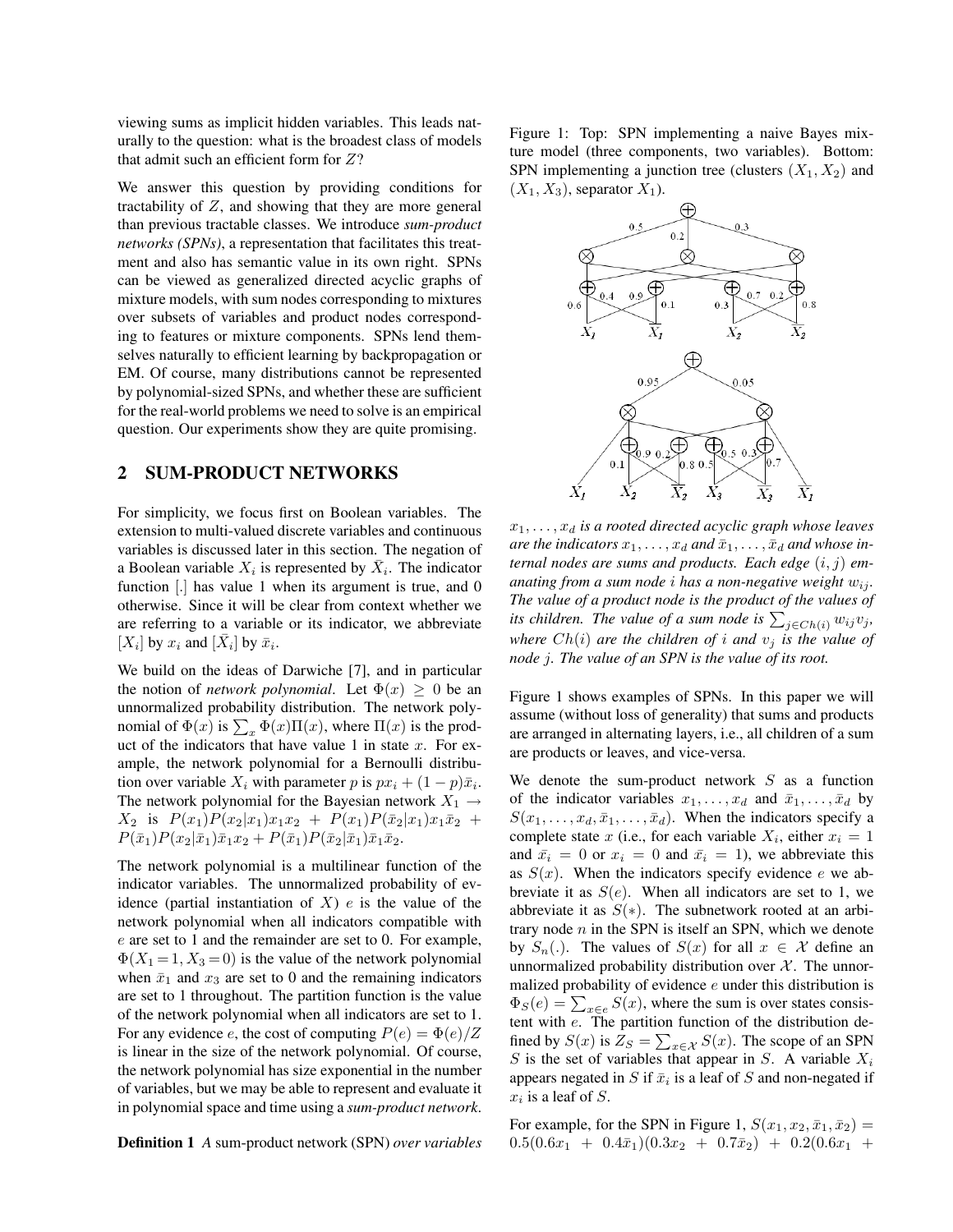$0.4\bar{x}_1)(0.2x_2+0.8\bar{x}_2)+0.3(0.9x_1+0.1\bar{x}_1)(0.2x_2+0.8\bar{x}_2).$ The network polynomial is  $(0.5 \times 0.6 \times 0.3 + 0.2 \times 0.6 \times$  $0.2 + 0.3 \times 0.9 \times 0.2$ ) $x_1x_2 + \ldots$  If a complete state x is  $X_1 = 1, X_2 = 0$ , then  $S(x) = S(1, 0, 0, 1)$ . If the evidence e is  $X_1 = 1$ , then  $S(e) = S(1, 1, 0, 1)$ . Finally,  $S(*) = S(1, 1, 1, 1).$ 

**Definition 2** *A sum-product network S is* valid *iff*  $S(e)$  =  $\Phi_S(e)$  *for all evidence e.* 

In other words, an SPN is valid if it always correctly computes the probability of evidence. In particular, if an SPN S is valid then  $S(*) = Z_S$ . A valid SPN computes the probability of evidence in time linear in its size. We would like to learn only valid SPNs, but otherwise have as much flexibility as possible. We thus start by establishing general conditions for the validity of an SPN.

Definition 3 *A sum-product network is* complete *iff all children of the same sum node have the same scope.*

Definition 4 *A sum-product network is* consistent *iff no variable appears negated in one child of a product node and non-negated in another.*

Theorem 1 *A sum-product network is valid if it is complete and consistent.*

*Proof.* Every SPN  $S$  can be expressed as a polynomial boy. Every SPIN 5 can be expressed as a polynomial  $k s_k \prod_k$ (...), where  $\prod_k$ (...) is a monomial over the indicator variables and  $s_k \geq 0$  is its coefficient. We call this the *expansion* of the SPN; it is obtained by applying the distributive law bottom-up to all product nodes in the SPN, treating each  $x_i$  leaf as  $1x_i + 0\bar{x}_i$  and each  $\bar{x}_i$  leaf as  $0x_i + 1\bar{x}_i$ . An SPN is valid if its expansion is its network polynomial, i.e., the monomials in the expansion and the states  $x$  are in one-to-one correspondence: each monomial is non-zero in exactly one state (condition 1), and each state has exactly one monomial that is non-zero in it (condition 2). From condition 2,  $S(x)$  is equal to the coefficient  $s_x$  of the monomial that is non-zero in it, and there-Fore  $\Phi_S(e) = \sum_{x \in e} S(x) = \sum_{x \in e} s_x = \sum_k s_k n_k(e)$ , where  $n_k(e)$  is the number of states x consistent with e for which  $\Pi_k(x) = 1$ . From condition 1,  $n_k = 1$  if the state x for which  $\Pi_k(x) = 1$  is consistent with the evidence and  $n_k = 0$  otherwise, and therefore  $\Phi_S(e) = \sum_{k=0}^{\infty} \Phi_k(e)$  $\sum_{k \in \Pi_k(e)=1} s_k = S(e)$  and the SPN is valid.

We prove by induction from the leaves to the root that, if an SPN is complete and consistent, then its expansion is its network polynomial. This is trivially true for a leaf. We consider only internal nodes with two children; the extension to the general case is immediate. Let  $n^0$  be an arbitrary internal node with children  $n^1$  and  $n^2$ . We denote the scope of  $n^0$  by  $V^0$ , a state of  $V^0$  by  $x^0$ , the expansion of the subgraph rooted at  $n^0$  by  $S^0$ , and the unnormalized probability of  $x_0$  under  $S_0$  by  $\Phi^0(x^0)$ ; and similarly for  $n^1$  and

 $n^2$ . By the induction hypothesis,  $S^1 = \sum_{x^1} \Phi^1(x^1) \Pi(x^1)$ *n* . By the modernon hypothes and  $S^2 = \sum_{x^2} \Phi^2(x^2) \Pi(x^2)$ .

If  $n^0$  is a sum node, then  $S^0 = w_{01} \sum_{x^1} \Phi^1(x^1) \Pi(x^1) + w_{02} \sum_{x^2} \Phi^2(x^2) \Pi(x^2)$ . If  $V^1 \neq V^2$ , then each state of  $V^1$ (or  $V^2$ ) corresponds to multiple states of  $V^0 = V^1 \cup V^2$ , and therefore each monomial from  $V^1$  ( $V^2$ ) is non-zero in more than one state of  $V^0$ , breaking the correspondence between monomials of  $S^0$  and states of  $V^0$ . However, if the SPN is complete then  $V^0 = V^1 = V^2$ , and their states are in one-to-one correspondence. Therefore by the induction hypothesis the monomials of  $V^1$  and  $V^2$  are also in tion hypothesis the monomials of  $V^2$  and  $V^2$  are also in<br>one-to-one correspondence and  $S^0 = \sum_{x=0}^{\infty} (w_{01} \Phi^1(x^0))$  $w_{02}\Phi^2(x^0)\Pi(x^0)$ ; i.e., the expansion of  $S^0$  is its network polynomial.

If  $n^0$  is a product node, then  $S^0$  =  $_{x^{1}}\Phi^{1}(x^{1})\Pi(x^{1})\big)\left(\sum_{x^{2}}\Phi^{2}(x^{2})\Pi(x^{2})\right)$ . If  $V_{1}\cap V_{2}=\emptyset$ , then it follows immediately that the expansion of  $V_0$  is its network polynomial. In the more general case, let  $V_{12} = V_1 \cap V_2$ ,  $V_{1-} = V_1 \setminus V_2$  and  $V_{2-} = V_2 \setminus V_1$  and let  $x^{12}$ ,  $x^{1-}$  and  $x^{2-}$  be the corresponding states. Since each  $\Phi^1(x^1)$  is non-zero in exactly one state  $x^1$  and similarly for  $\Phi^2(x^2)$ , each monomial in the product of  $S^1$  and  $S^2$ is nonzero in at most one state of  $V^0 = V^1 \cup V^2$ . If the SPN is not consistent, then at least one monomial in the product contains both the positive and negative indicators of a variable,  $x_i$  and  $\bar{x}_i$ . Since no monomial in the network polynomial contains both  $x_i$  and  $\bar{x}_i$ , this means the expansion of  $S^0$  is not equal to its network polynomial. To ensure that each monomial in  $S^0$  is non-zero in at least one state of  $V_0$ , for every  $\Pi(x^{1-}, x^{12})$ ,  $\Pi(x^{12}, x^{2-})$  pair there must exist a state  $x^0 = (x^{1-}, x^{12}, x^{2-})$  where both  $\Pi(x^{1-},x^{12})$  and  $\Pi(x^{12},x^{2-})$  are 1, and therefore the indicators over  $x^{12}$  in both monomials must be consistent. Since by the induction hypothesis they completely specify  $x^{12}$ , they must be the same in the two monomials. Therefore all  $\Pi(x^{1-}, x^{12})$  and  $\Pi(x^{12}, x^{2-})$  monomials must have the same  $x^{12}$  indicators, i.e., the SPN must be consistent.

Completeness and consistency are not necessary for validity; for example, the network  $S(x_1, x_2, \bar{x}_1, \bar{x}_2)$  =  $\frac{1}{2}x_1x_2\bar{x}_2+\frac{1}{2}x_1$  is incomplete and inconsistent, but satisfies  $\frac{\overline{2}x_1x_2x_2 + \overline{2}x_1}{\Phi_S(e)} = \sum_{x \in e} S(x)$  for all evidence e. However, completeness and consistency are necessary for the stronger property that every subnetwork of  $S$  be valid. This can be proved by refutation. The input nodes are valid by definition. Let S be a node that violates either completeness or consistency but all of its descendants satisfy both conditions. We can show that S is not valid since it either undercounts the summation (if it is incomplete) or overcounts it (if it is inconsistent).

If an SPN  $S$  is complete but inconsistent, its expansion includes monomials that are not present in its network polynomial, and  $S(e) \geq \Phi_S(e)$ . If S is consistent but in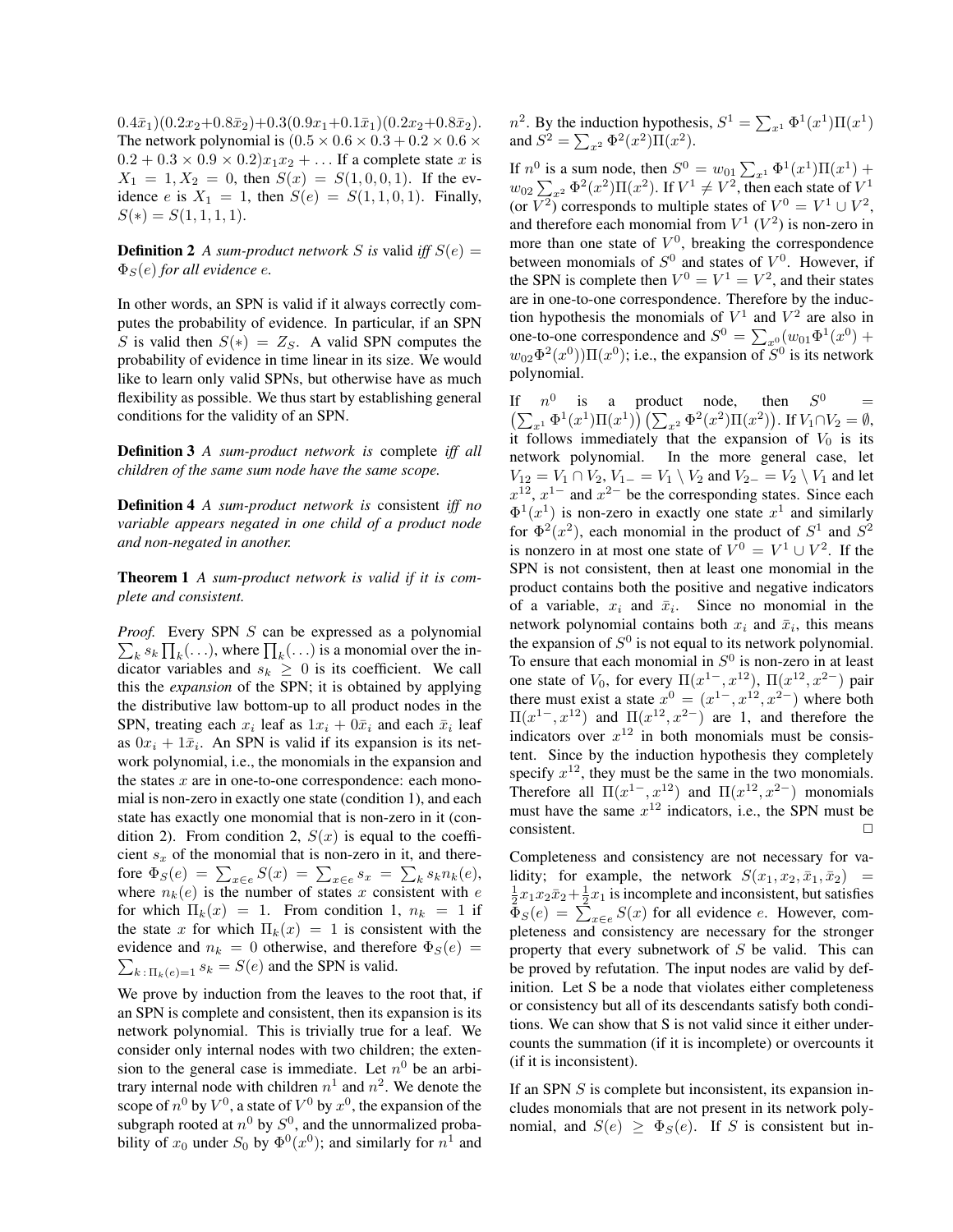Figure 2: A sum node  $i$  can be viewed as the result of summing out a hidden variable  $Y_i$ ;  $y_{ij}$  represents the indicator  $[Y_i = j]$  and j ranges over the children of i.



complete, some of its monomials are missing indicators relative to the monomials in its network polynomial, and  $S(e) < \Phi_S(e)$ . Thus invalid SPNs may be useful for approximate inference. Exploring this is a direction for future work.

Completeness and consistency allow us to design deep architectures where inference is guaranteed to be efficient. This in turn makes learning them much easier.

Definition 5 *An unnormalized probability distribution* Φ(x) *is* representable *by a sum-product network* S *iff*  $\Phi(x) = S(x)$  *for all states* x *and* S *is valid.* 

S then correctly computes all marginals of  $\Phi(x)$ , including its partition function.

Theorem 2 *The partition function of a Markov network* Φ(x)*, where* x *is a* d*-dimensional vector, can be computed in time polynomial in d if*  $\Phi(x)$  *is representable by a sumproduct network with a number of edges polynomial in* d*.*

*Proof.* Follows immediately from the definitions of SPN and representability.  $\Box$ 

Definition 6 *A sum-product network is* decomposable *iff no variable appears in more than one child of a product node.*

Decomposability is more restricted than consistency (e.g.,  $S(x_1, \bar{x}_1) = x_1x_1$  is consistent but not decomposable.) This makes SPNs more general than representations that require decomposability, like arithmetic circuits [7], probabilistic context-free grammars [6], mixture models [32], junction trees [5], and others. (See also Section 3.)

SPNs can be extended to multi-valued discrete variables simply by replacing the Boolean indicators  $[X_i = 1]$ ,  $[X_i = 0]$  with indicators for the variable's possible values  $x_i^j$ :  $[X_i = x_i^1], \ldots, [X_i = x_i^m], \text{ or } x_i^1, \ldots, x_i^m \text{ for short.}$ For example, the multinomial distribution over  $X_i$  is represented by  $\sum_{j=1}^m p_i^j x_i^j$ , where  $p_i^j = P(X_i = x_i^j)$ .

If an SPN  $S$  is complete and consistent, and for every sum node  $i, \sum_{j \in Ch(i)} w_{ij} = 1$ , where  $Ch(i)$  are the children of i, then  $Z_S = 1$ . In this case, we can view each sum node  $i$  as the result of summing out an implicit hidden variable

 $Y_i$  whose values correspond to its children  $Ch(i)$  (see Figure 2). This is because a variable is summed out by setting all its indicators to 1, and children of product nodes whose value is 1 can be omitted. Thus the SPN rooted at node  $i$ can be viewed as a mixture model, with its children being the mixture components, which in turn are products of mixture models. If  $i$  has no parent (i.e., it is the root), its children's weights are  $Y_i$ 's prior distribution:  $w_{ij} = P(Y_i = j)$ . Otherwise  $w_{ij} = P(Y_i = j | \pi_i)$ , where  $\pi_i$  is the condition that, on at least one path from  $Y_i$  to the root, all of  $Y_i$ 's ancestors have the values that lead to  $Y_i$  (the ancestors being the hidden variables corresponding to the sum nodes on the path). If the network is also decomposable, the subnetwork rooted at the jth child then represents the distribution of the variables in it conditioned on  $Y_i = j$ . Thus an SPN can be viewed as a compact way to specify a mixture model with exponentially many mixture components, where subcomponents are composed and reused in larger ones. From this perspective, we can naturally derive an EM algorithm for SPN learning. (See Section 4.)

SPNs can be generalized to continuous variables by viewing these as multinomial variables with an infinite number of values. The multinomial's weighted sum of indicaber of values. The multinomial s weighted sum of indica-<br>tors  $\sum_{j=1}^{m} p_i^j x_i^j$  then becomes the integral  $\int p(x)dx$ , where  $p(x)$  is the p.d.f. of X. For example,  $p(x)$  can be a univariate Gaussian. Thus SPNs over continuous variables have integral nodes instead of sum nodes with indicator children (or instead of indicators, since these can be viewed as degenerate sum nodes where one weight is 1 and the others are 0). We can then form sums and products of these nodes, as before, leading to a rich yet compact language for specifying high-dimensional continuous distributions. During inference, if the evidence includes  $X = x$ , the value of an integral node *n* over x is  $p_n(x)$ ; otherwise its value is 1. Computing the probability of evidence then proceeds as before.

Given a valid SPN, the marginals of all variables (including the implicit hidden variables  $Y$ ) can be computed by differentiation [7]. Let  $n_i$  be an arbitrary node in SPN  $S$ ,  $S_i(x)$ be its value on input instance x, and  $Pa_i$  be its parents. If  $n_i$  is a product node, its parents (by assumption) are sum  $n_i$  is a product node, its parents (by assumption) are sum<br>nodes, and  $\partial S(x)/\partial S_i(x) = \sum_{k \in Pa_i} w_{ki} \partial S(x)/\partial S_k(x)$ . If  $n_i$  is a sum node, its parents (by assumption) are product nodes, and  $\partial S(x)/\partial S_i(x)$  = are product nodes, and  $\partial S(x)/\partial S_i(x) =$ <br> $k \in Pa_i(\partial S(x)/\partial S_k(x)) \prod_{l \in Ch_{-i}(k)} S_l(x)$ , where  $Ch_{-i}(k)$  are the children of the kth parent of  $n_i$  excluding  $n_i$ . Thus we can evaluate  $S_i$ 's in an upward pass from input to the root, with parents following their children, and then compute  $\partial S(x)/\partial w_{ij}$  and  $\partial S(x)/\partial S_i(x)$  in a downward pass from the root to input, with children following parents. The marginals for the nodes can be derived from these partial derivatives [7]. In particular, if  $n_i$  is a child of a sum node  $n_k$ , then  $P(Y_k = i|e) \propto w_{ki} \partial S(e)/\partial S_k(e)$ ; if  $n_i$  is an indicator  $[X_s = t]$ , then  $P(X_s = t|e) \propto \partial S(e)/\partial S_i(e)$ .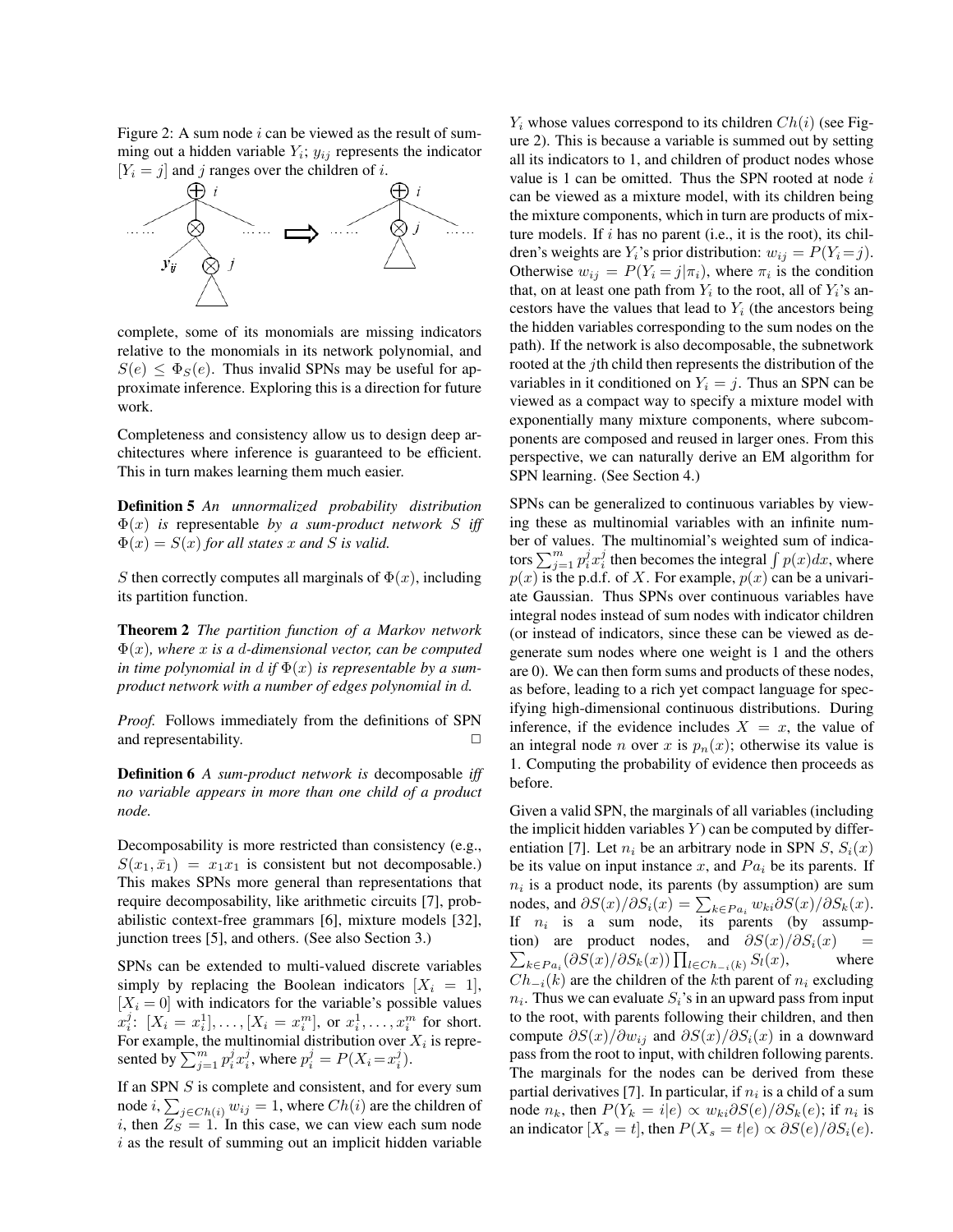The continuous case is similar except that we have marginal densities rather than marginal probabilities.

The MPE state  $\arg \max_{X,Y} P(X,Y|e)$  can be computed by replacing sums by maximizations. In the upward pass, a max node outputs the maximum weighted value among its children instead of their weighted sum. The downward pass then starts from the root and recursively selects the (or a) highest-valued child of a max node, and all children of a product node. Based on the results in Darwiche [7], we can prove that this will find the MPE state if the SPN is decomposable. Extension of the proof to consistent SPNs is straightforward since by definition no conflicting input indicators will be chosen. The continuous case is similar, and straightforward as long as computing the max and argmax of  $p(x)$  is easy (as is the case with Gaussians).

## 3 SUM-PRODUCT NETWORKS AND OTHER MODELS

Let  $R_M(D)$  be the most compact representation of distribution D under moder class  $M$ , size(R) be the size of representation R,  $c > 0$  be a constant, and  $\exp(x)$  be an exponential function. We say that model class  $M_1$  is more general than model class  $M_2$  iff for all distributions  $D \text{ size}(R_{M_1}(D)) \leq c \cdot \text{ size}(R_{M_2}(D))$  and there exist distributions for which  $size(R_{M_2}(D)) \geq exp(size(R_{M_1}(D)).$ In this sense, sum-product networks are more general than both hierarchical mixture models [32] and thin junction trees [5]. Clearly, both of these can be represented as SPNs without loss of compactness (see Figure 1). SPNs can be exponentially more compact than hierarchical mixture models because they allow mixtures over subsets of variables and their reuse. SPNs can be exponentially more compact than junction trees when context-specific independence and determinism are present, since they exploit these and junction trees do not. This holds even when junction trees are formed from Bayesian networks with contextspecific independence in the form of decision trees at the nodes, because decision trees suffer from the replication problem [21] and can be exponentially larger than a DAG representation of the same function.

Figure 3 shows an SPN that implements a uniform distribution over states of five variables with an even number of 1's, as well as the corresponding mixture model. The distribution can also be non-uniform if the weights are not uniform. In general, SPNs can represent such distributions in size linear in the number of variables, by reusing intermediate components. In contrast, a mixture model (hierarchical or not) requires an exponential number of components, since each component must correspond to a complete state, or else it will assign non-zero probability to some state with an odd number of 1's.

Graphical models with junction tree clique potentials that

Figure 3: Top: SPN representing the uniform distribution over states of five variables containing an even number of 1's. Bottom: mixture model for the same distribution. For simplicity, we omit the uniform weights.



cannot be simplified to polynomial size cannot be represented compactly as SPNs. More interestingly, as the previous example shows, SPNs can compactly represent some classes of distributions in which no conditional independences hold. Multi-linear representations (MLRs) also have this property [24]. Since MLRs are essentially expanded SPNs, an SPN can be exponentially more compact than the corresponding MLR.

SPNs are closely related to data structures for efficient inference like arithmetic circuits [7] and AND/OR graphs [8]. However, to date these have been viewed purely as compilation targets for Bayesian network inference and related tasks, and have no semantics as models in their own right. As a result, the problem of learning them has not generally been considered. The two exceptions we are aware of are Lowd and Domingos [18] and Gogate et al. [12]. Lowd and Domingos's algorithm is a standard Bayesian network structure learner with the complexity of the resulting circuit as the regularizer, and does not have the flexibility of SPN learning. Gogate et al.'s algorithm learns Markov networks representable by compact circuits, but does not reuse subcircuits. Case-factor diagrams [19] are another compact representation, similar to decomposable SPNs. No algorithms for learning them or for computing the probability of evidence in them have been proposed to date.

We can view the product nodes in an SPN as forming a feature hierarchy, with the sum nodes representing distributions over them; in contrast, standard deep architectures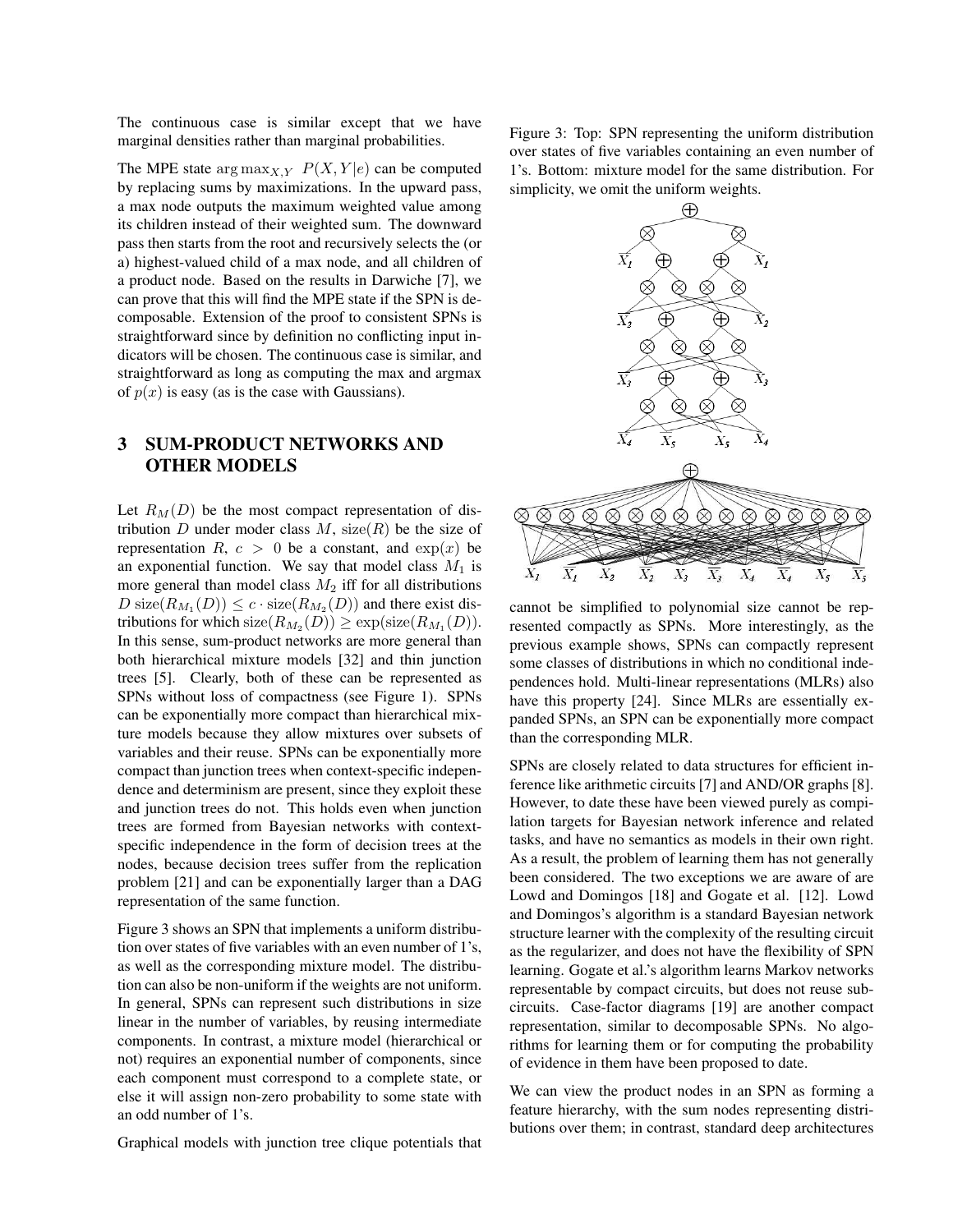#### Algorithm 1 LearnSPN

**Input:** Set  $D$  of instances over variables  $X$ . Output: An SPN with learned structure and parameters.  $S \leftarrow$  GenerateDenseSPN(X) InitializeWeights $(S)$ repeat for all  $d \in D$  do UpdateWeights $(S, Inference(S, d))$ end for until convergence  $S \leftarrow$  PruneZeroWeights(S) return S

explicitly represent only the features, and require the sums to be inefficiently computed by Gibbs sampling or otherwise approximated. Convolutional networks [15] alternate feature layers with pooling layers, where the pooling operation is typically max or average, and the features in each layer are over a subset of the input variables. Convolutional networks are not probabilistic, and are usually viewed as a vision-specific architecture. SPNs can be viewed as probabilistic, general-purpose convolutional networks, with average-pooling corresponding to marginal inference and max-pooling corresponding to MPE inference. Lee at al. [16] have proposed a probabilistic version of max-pooling, but in their architecture there is no correspondence between pooling and the sum or max operations in probabilistic inference, as a result of which inference is generally intractable. SPNs can also be viewed as a probabilistic version of competitive learning [27] and sigma-pi networks [25]. Like deep belief networks, SPNs can be used for nonlinear dimensionality reduction [14], and allow objects to be reconstructed from the reduced representation (in the case of SPNs, a choice of mixture component at each sum node).

Probabilistic context-free grammars and statistical parsing [6] can be straightforwardly implemented as decomposable SPNs, with non-terminal nodes corresponding to sums (or maxes) and productions corresponding to products (logical conjunctions for standard PCFGs, and general products for head-driven PCFGs). Learning an SPN then amounts to directly learning a chart parser of bounded size. However, SPNs are more general, and can represent unrestricted probabilistic grammars with bounded recursion. SPNs are also well suited to implementing and learning grammatical vision models (e.g., [10, 33]).

## 4 LEARNING SUM-PRODUCT **NETWORKS**

The structure and parameters of an SPN can be learned together by starting with a densely connected architecture and learning the weights, as in multilayer perceptrons. Algorithm 1 shows a general learning scheme with online learning; batch learning is similar.

First, the SPN is initialized with a generic architecture. The only requirement on this architecture is that it be valid (complete and consistent). Then each example is processed in turn by running inference on it and updating the weights. This is repeated until convergence. The final SPN is obtained by pruning edges with zero weight and recursively removing non-root parentless nodes. Note that a weighted edge must emanate from a sum node and pruning such edges will not violate the validity of the SPN. Therefore, the learned SPN is guaranteed to be valid.

Completeness and consistency are general conditions that leave room for a very flexible choice of architectures. Here, we propose a general scheme for producing the initial architecture: 1. Select a set of subsets of the variables. 2. For each subset R, create k sum nodes  $S_1^R, \ldots, S_k^R$ , and select a set of ways to decompose  $R$  into other selected subsets  $R_1, \ldots, R_l$ . 3. For each of these decompositions, and for all  $1 \leq i_1, \ldots, i_l \leq k$ , create a product node with parents  $S_j^R$  and children  $S_{i_1}^{R_1}, \ldots, S_{i_l}^{R_l}$ . We require that only a polynomial number of subsets is selected and for each subset only a polynomial number of decompositions is chosen. This ensures that the initial SPN is of polynomial size and guarantees efficient inference during learning and for the final SPN. For domains with inherent local structure, there are usually intuitive choices for subsets and decompositions; we give an example in Section 5 for image data. Alternatively, subsets and decompositions can be selected randomly, as in random forests [4]. Domain knowledge (e.g., affine invariances or symmetries) can also be incorporated into the architecture, although we do not pursue this in this paper.

Weight updating in Algorithm 1 can be done by gradient descent or EM. We consider each of these in turn.

SPNs lend themselves naturally to efficient computation of the likelihood gradient by backpropagation [26]. Let  $n_j$  be a child of sum node  $n_i$ . Then  $\partial S(x)/\partial w_{ij}$  =  $(\partial S(x)/\partial S_i(x))S_i(x)$  and can be computed along with  $\partial S(x)/\partial S_i(x)$  using the marginal inference algorithm described in Section 2. The weights can then be updated by a gradient step. (Also, if batch learning is used instead, quasi-Newton and conjugate gradient methods can be applied without the difficulties introduced by approximate inference.) We ensure that  $S(*) = 1$  throughout by renormalizing the weights at each step, i.e., projecting the gradient onto the  $S(*) = 1$  constraint surface. Alternatively, we can let  $Z = S(*)$  vary and optimize  $S(X)/S(*)$ .

SPNs can also be learned using EM [20] by viewing each sum node  $i$  as the result of summing out a corresponding hidden variable  $Y_i$ , as described in Section 2. Now the inference in Algorithm 1 is the E step, computing the marginals of the  $Y_i$ 's, and the weight update is the M step, adding each  $Y_i$ 's marginal to its sum from the previous iterations and renormalizing to obtain the new weights.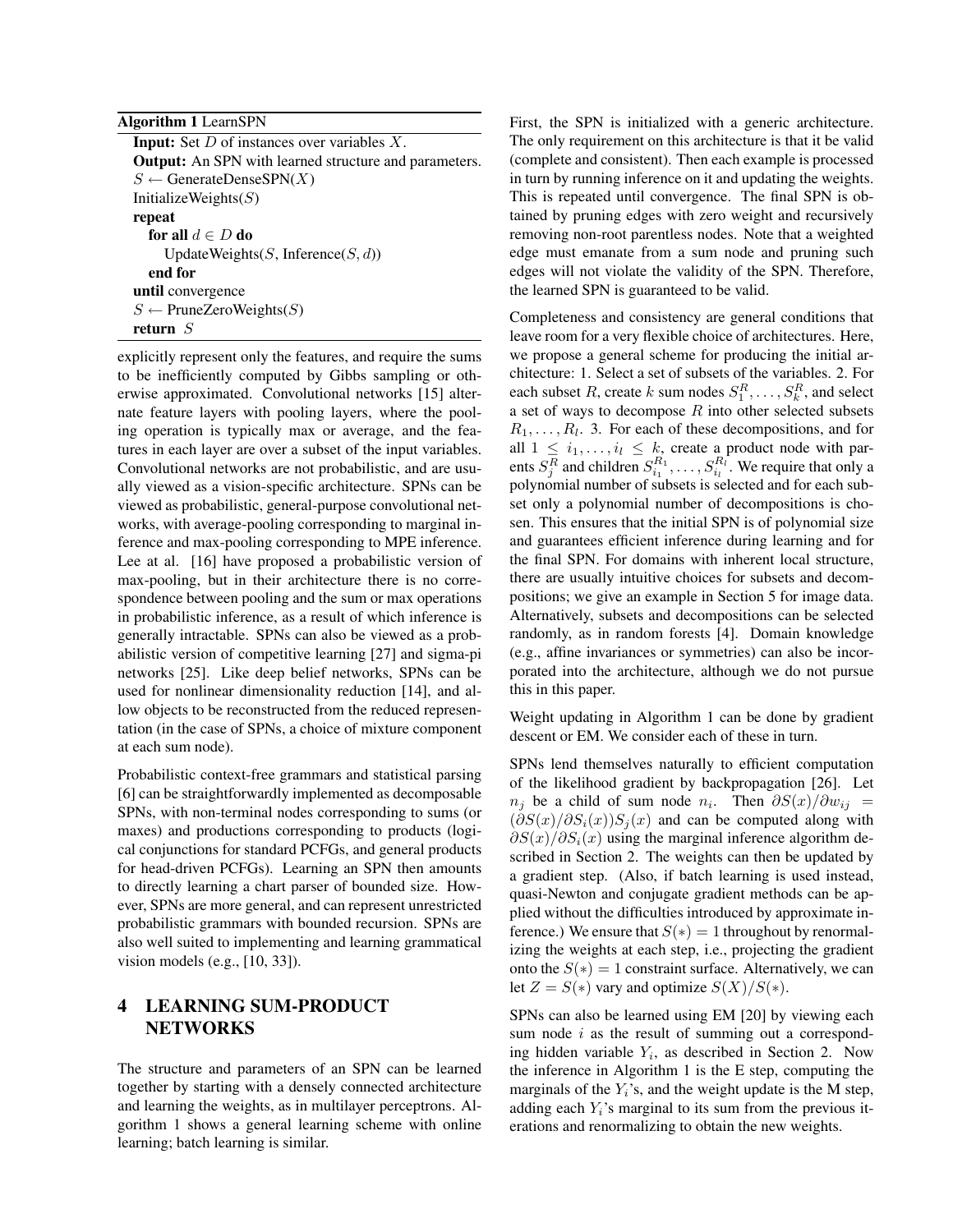In either case, MAP learning can be done by placing a prior on the weights. In particular, we can use a sparse prior, leading to a smaller SPN after pruning zero weights and thus to faster inference, as well as combatting overfitting.

Unfortunately, both gradient descent and EM as described above give poor results when learning deep SPNs. Gradient descent falls prey to the gradient diffusion problem: as more layers are added, the gradient signal rapidly dwindles to zero. This is the key difficulty in deep learning. EM also suffers from this problem, because its updates also become smaller and smaller as we go deeper. We propose to overcome this problem by using hard EM, i.e., replacing marginal inference with MPE inference. Algorithm 1 now maintains a count for each sum child, and the M step simply increments the count of the winning child; the weights are obtained by normalizing the counts. This avoids the gradient diffusion problem because all updates, from the root to the inputs, are of unit size. In our experiments, this made it possible to learn accurate deep SPNs, with tens of layers instead of the few typically used in deep learning.

#### 5 EXPERIMENTS

We evaluated SPNs by applying them to the problem of completing images. This is a good test for a deep architecture, because it is an extremely difficult task, where detecting deep structure is key. Image completion has been studied quite extensively in graphics and vision communities (e.g., [31, 3]), but the focus tends to be restoring small occlusions (e.g., eyeglasses) to facilitate recognition tasks. Some recent machine learning works also showed selected image completion results [16, 1, 30], but they were limited and often focused on small images. In contrast, we conducted extensive evaluations where the half of each image is occluded.

We conducted our main evaluation on Caltech-101 [9], a well-known dataset containing images in 101 categories such as faces, helicopters, and dolphins. For each category, we set aside the last third (up to 50 images) for test and trained an SPN using the rest. For each test image, we covered half of the image and applied the learned SPN to complete the occlusion. Additionally, we also ran experiments on the Olivetti face dataset [28] containing 400 faces.

To initialize the SPN, we used an architecture that leverages local structure in image data. Specifically, in GenerateDenseSPN, all rectangular regions are selected, with the smallest regions corresponding to pixels. For each rectangular region, we consider all possible ways to decompose it into two rectangular subregions.

SPNs can also adopt multiple resolution levels. For example, for large regions we may only consider coarse region decompositions. In preliminary experiments, we found that

this made learning much faster with little degradation in accuracy. In particular, we adopted an architecture that uses decompositions at a coarse resolution of  $m$ -by- $m$  for large regions, and finer decompositions only inside each m-by $m$  block. We set  $m$  to 4 in our experiments.

The SPNs learned in our experiments were very deep, containing 36 layers. In general, in our architecture there are  $2(d-1)$  layers between the root and input for  $d \times d$  images. The numbers for SPNs with multiple resolution levels can be computed similarly.

We used mini-batches in online hard EM; processing of instances in a batch can be trivially parallelized. Running soft EM after hard EM yielded no improvement. The best results were obtained using sums on the upward pass and maxes on the downward pass (i.e., the MPE value of each hidden variable is computed conditioning on the MPE values of the hidden variables above it and summing out the ones below). We initialized all weights to zero and used add-one smoothing when evaluating nodes. We penalized non-zero weights with an  $L_0$  prior with parameter  $1<sup>1</sup>$ 

To handle gray-scale intensities, we normalized the intensities of input images to have zero mean and unit variance, and treated each pixel variable  $X_i$  as a continuous sample from a Gaussian mixture with  $k$  unit-variance components. For each pixel, the intensities of training examples are divided into  $k$  equal quantiles and the mean of each component is set to that of the corresponding quantile. We used four components in our experiments. (We also tried using more components and learning the mixing parameters, but it yielded no improvement in performance.)

We compared SPNs with deep belief networks (DBNs) [14] and deep Boltzmann machines (DBMs) [29]. These are state-of-the-art deep architectures and their codes are publicly available. DBNs and DBMs both consist of several layers of restricted Boltzmann machines (RBMs), but they differ in the probabilistic model and training procedure.

We also compared SPNs with principal component analysis (PCA) and nearest neighbor. PCA has been used extensively in previous image completion works [31]. We used 100 principal components in our experiments. (Results with higher or lower numbers are similar.) Despite its simplicity, nearest neighbor can give quite good results if an image similar to the test one has been seen in the past [13]. For each test image, we found the training image with most similar right (top) half using Euclidean distance, and returned its left (bottom) half.

We report mean square errors of the completed pixels of test images for these five algorithms. Table 1 show the average result among all Caltech-101 categories, as well as

<sup>&</sup>lt;sup>1</sup>Hard EM permits the use of an  $L_0$  prior, which can be incorporated in finding the MAP state. For gradient descent, an  $L_1$ prior was used instead.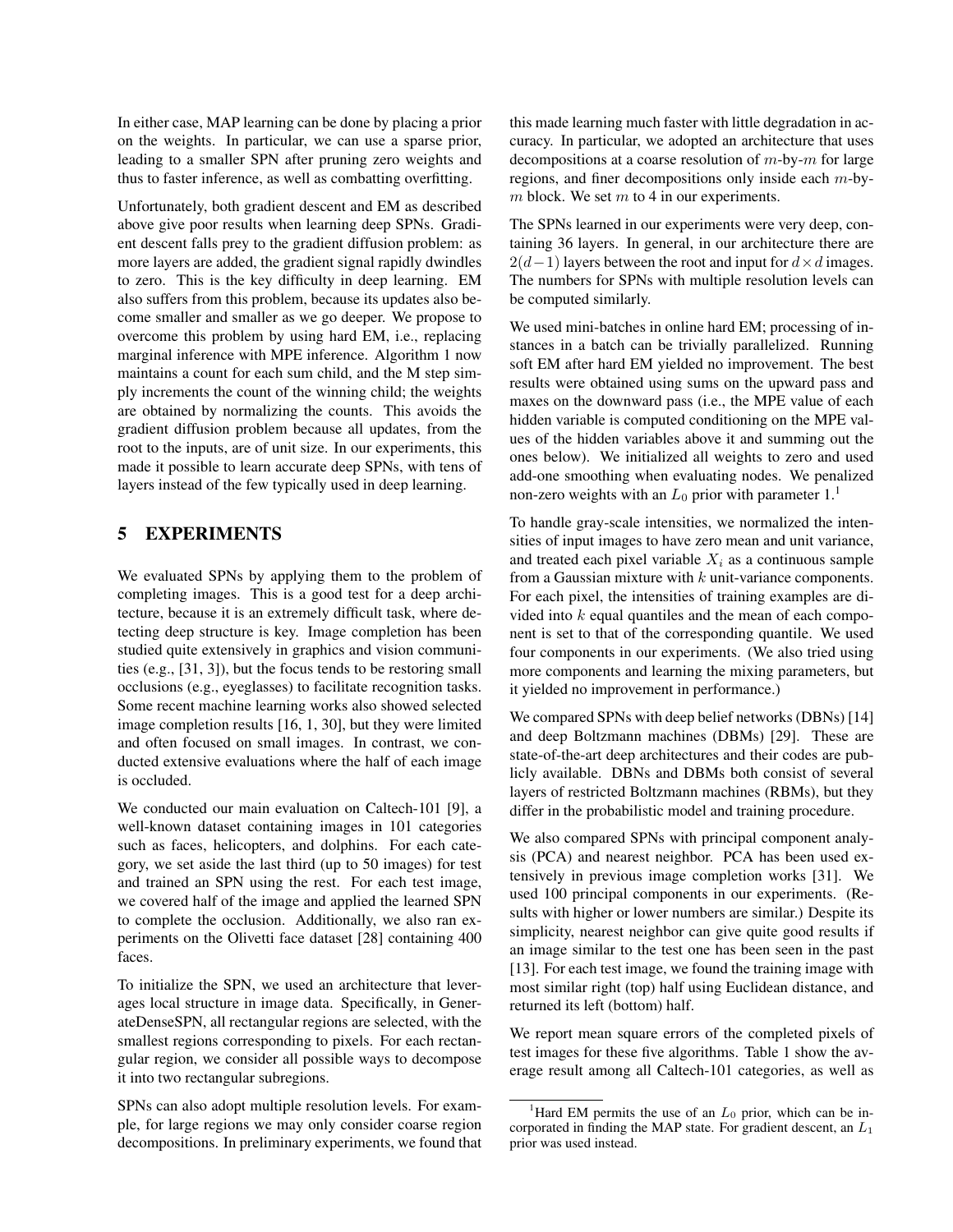| <b>LEFT</b>   | <b>SPN</b> | <b>DBM</b> | <b>DBN</b> | <b>PCA</b> | NN   |
|---------------|------------|------------|------------|------------|------|
| Caltech (ALL) | 3475       | 9043       | 4778       | 4234       | 4887 |
| Face          | 1815       | 2998       | 4960       | 2851       | 2327 |
| Helicopter    | 2749       | 5935       | 3353       | 4056       | 4265 |
| Dolphin       | 3099       | 6898       | 4757       | 4232       | 4227 |
| Olivetti      | 942        | 1866       | 2386       | 1076       | 1527 |

Table 1: Mean squared errors on completed image pixels in the left or bottom half. NN is nearest neighbor.

| <b>BOTTOM</b> | <b>SPN</b> | <b>DBM</b> | <b>DBN</b> | <b>PCA</b> | NN   |
|---------------|------------|------------|------------|------------|------|
| Caltech (ALL) | 3538       | 9792       | 4492       | 4465       | 5505 |
| Face          | 1924       | 2656       | 3447       | 1944       | 2575 |
| Helicopter    | 3064       | 7325       | 4389       | 4432       | 7156 |
| Dolphin       | 2767       | 7433       | 4514       | 4707       | 4673 |
| Olivetti      | 918        | 2401       | 1931       | 1265       | 1793 |

the results for a few example categories and Olivetti.<sup>2</sup> Note that the DBN results are not directly comparable with others. Using the original images and without additional preprocessing, the learned DBN gave very poor results, despite our extensive effort to experiment using the code from Hinton and Salakhutdinov [14]. Hinton and Salakhutdinov [14] reported results for image reconstruction on Olivetti faces, but they used reduced-scale images  $(25 \times 25$  compared to the original size of  $64\times64$ ) and required a training set containing over 120,000 images derived via transformations like rotation, scaling, etc. By converting to the reduced scale and initializing with their learned model, the results improve significantly and so we report these results instead. Note that reducing the scale artificially lowers the mean square errors by reducing the overall variance. So although DBN appears to have lower errors than DBM and nearest neighbor, their completions are actually much worse (see examples in Figure 5).

Overall, SPN outperforms all other methods by a wide margin. PCA performs surprisingly well in terms of mean square errors compared to methods other than SPN, but their completions are often quite blurred since they are a linear combination of prototypical images. Nearest neighbor can give good completions if there is a similar image in training, but in general their completions can be quite poor. Figure 4 shows the scatter plots comparing SPNs with DBMs, PCA, and nearest neighbor, which confirms the advantage of SPN. The differences are statistically significant by the binomial sign test at the  $p < 0.01$  level.

Compared to state-of-the-art deep architectures [14, 16, 29], we found that SPNs have three significant advantages.

First, SPNs are considerably simpler, theoretically more well-founded, and potentially more powerful. SPNs adFigure 4: Scatter plots comparing SPNs with DBMs, PCA, and nearest neighbor in mean square errors on Caltech-101. Each point represents an image category. The  $y$  axes have the same scale as the  $x$  axes. Top: left completion. Bottom: bottom completion.



mit efficient exact inference, while DBNs and DBMs require approximate inference. The problem of gradient diffusion limits most learned DBNs and DBMs to a few layers, whereas with online hard EM, very deep accurate SPNs were learned in our experiments. In practice, DBNs and DBMs also tend to require substantially more engineering. For example, we set the hyperparameters for SPNs in preliminary experiments and found that these values worked well for all datasets. We also used the same architecture throughout and let learning adapt the SPN to the details of each dataset. In contrast, DBNs and DBMs typically require a careful choice of parameters and architectures for each dataset. (For example, the default learning rate of 0.1 leads to massive divergence in learning Caltech images with DBNs.) SPN learning terminates when the average log-likelihood does not improve beyond a threshold (we used 0.1, which typically converges in around 10 iterations; 0.01 yielded no improvement in initial experiments). For DBNs/DBMs, however, the number of iterations has to be determined empirically using a large development set. Further, successful DBN/DBM training often requires extensive preprocessing of the examples, while we used essentially none for SPNs.

Second, SPNs are at least an order of magnitude faster in both learning and inference. For example, learning Caltech faces takes about 6 minutes with 20 CPUs, or about 2 hours with one CPU. In contrast, depending on the number of learning iterations and whether a much larger transformed dataset is used (as in [14, 29]), learning time for DBNs/DBMs ranges from 30 hours to over a week. For inference, SPNs took less than a second to find the MPE completion of an image, to compute the likelihood of such a completion, or to compute the marginal probability of a variable, and all these results are exact. In contrast, esti-

<sup>&</sup>lt;sup>2</sup>The complete set of results and the SPN code will be available for download at http://alchemy.cs.washington.edu/spn.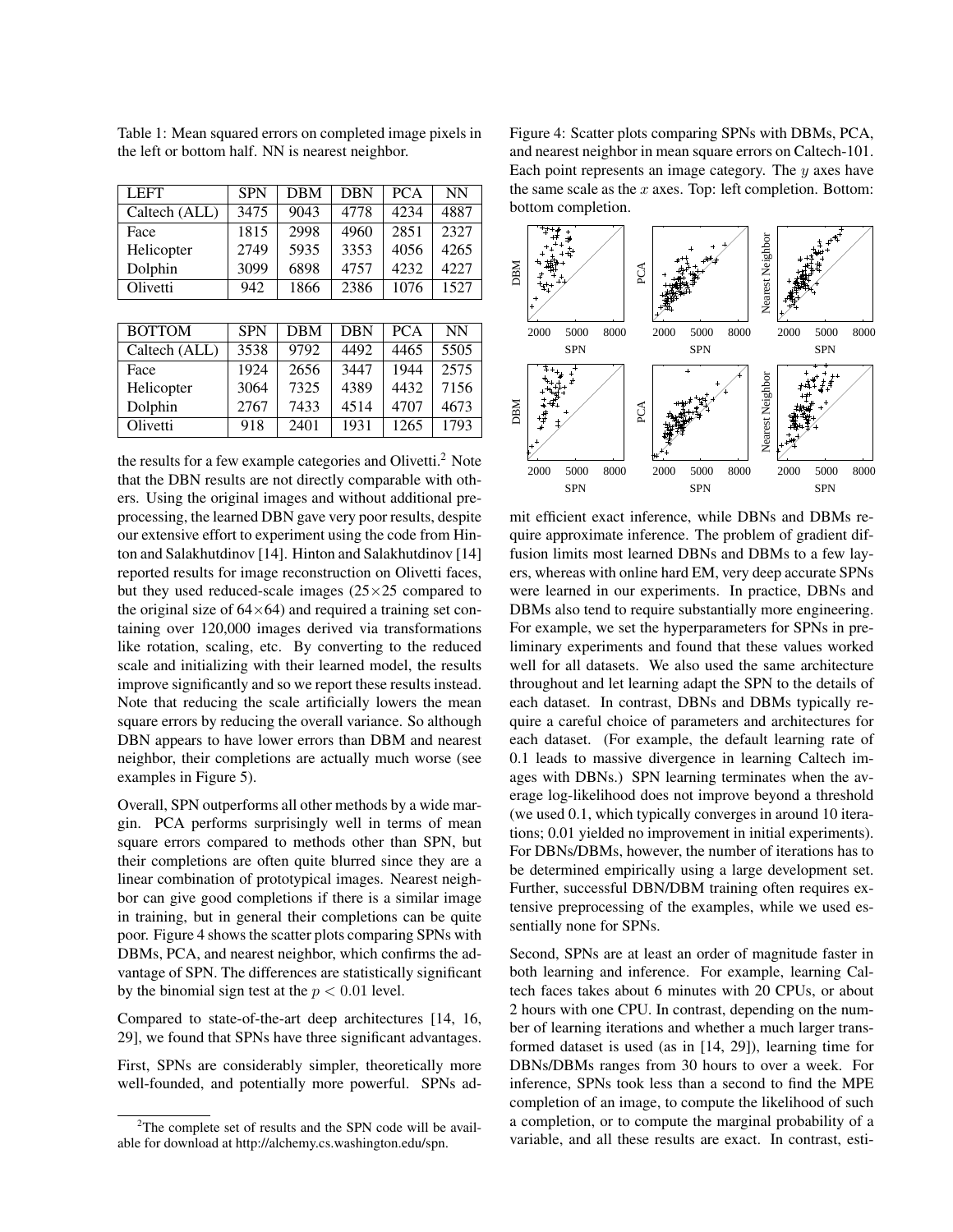Figure 5: Sample face completions. Top to bottom: original, SPN, DBM, DBN, PCA, nearest neighbor. The first three images are from Caltech-101, the rest from Olivetti.



mating likelihood in DBNs or DBMs is a very challenging problem [30]; estimating marginals requires many Gibbs sampling steps that may take minutes or even hours, and the results are approximate without guarantee on the quality.

Third, SPNs appear to learn much more effectively. For example, Lee et al. [16] show five faces with completion results in Figure 6 of their paper. Their network was only able to complete a small portion of the faces, leaving the rest blank (starting with images where the visible side already contained more than half the face). $3$  The completions generated by DBMs look plausible in isolation, but they are often at odds with the observed portion and the same completions are often reused in different images. The mean square error results in Table 1 confirmed that the DBM completions are often not very good. Among all categories, DBMs performed relatively well in Caltech and Olivetti faces. So we contrast example completions in Figure 5, which shows the results for completing the left halves of previously unseen faces. The DBM completions often seem to derive from the nearest neighbor according to its learned model, which suggests that they might not have learned very deep regularities. In comparison, the SPN successfully completed most faces by hypothesizing the correct locations and types of various parts like hair, eye, mouth, and face shape and color. On the other hand, the SPN also has some weaknesses. For example, the completions often look blocky.

We also conducted preliminary experiments to evaluate the

Table 2: Comparison of the area under the precision-recall curve for three classification problems (one class vs. the other two).

| Architecture     |      | Faces   Motorbikes   Cars |      |
|------------------|------|---------------------------|------|
| SPN              | 0.99 | 0.99                      | 0.98 |
| CDBN (top layer) | 0.95 | 0.81                      | 0.87 |

potential of SPNs for object recognition. Lee et al. [16] reported results for convolutional DBNs (CDBNs) by training a CDBN for each of the three Caltech-101 categories faces, motorbikes, and cars, and then computed area under precision-recall curve (AUC) by comparing the probabilities for positive and negative examples in each classification problem (one class vs. others). We followed their experimental setting and conducted experiments using SPNs. Table 2 compares the results with those obtained using top layer features in convolutional DBNs (CDBNs) (see Figure 4 in [16]). SPNs obtained almost perfect results in all three categories whereas CDBNs' results are substantially lower, particularly in motorbikes and cars.<sup>4</sup>

## 6 SUM-PRODUCT NETWORKS AND THE CORTEX

The cortex is composed of two main types of cells: pyramidal neurons and stellate neurons. Pyramidal neurons excite the neurons they connect to; most stellate neurons inhibit them. There is an interesting analogy between these two types of neurons and the nodes in SPNs, particularly when MAP inference is used. In this case the network is composed of max nodes and sum nodes (logs of products). (Cf. Riesenhuber and Poggio [23], which also uses max and sum nodes, but is not a probabilistic model.) Max nodes are analogous to inhibitory neurons in that they select the highest input for further propagation. Sum nodes are analogous to excitatory neurons in that they compute a sum of their inputs. In SPNs the weights are at the inputs of max nodes, while the analogy with the cortex suggests having them at the inputs of sum (log product) nodes. One can be mapped to the other if we let max nodes ignore their children's weights and consider only their values. Possible justifications for this include: (a) it potentially reduces computational cost by allowing max nodes to be merged; (b) ignoring priors may improve discriminative performance [11]; (c) priors may be approximately encoded by the number of units representing the same pattern, and this may facilitate online hard EM learning. Unlike SPNs, the cortex has no single root node, but it is straighforward to extend SPNs to have multiple roots, corresponding to simultaneously computing multiple distributions with shared structure. Of course, SPNs are still biologically unrealistic in

<sup>&</sup>lt;sup>3</sup>We were unable to obtain their code for head-to-head comparison. We should note that the main purpose of their figure is to illustrate the importance of top-down inference.

<sup>&</sup>lt;sup>4</sup>We should note that the main point of their results is to show that features in higher layers are more class-specific.